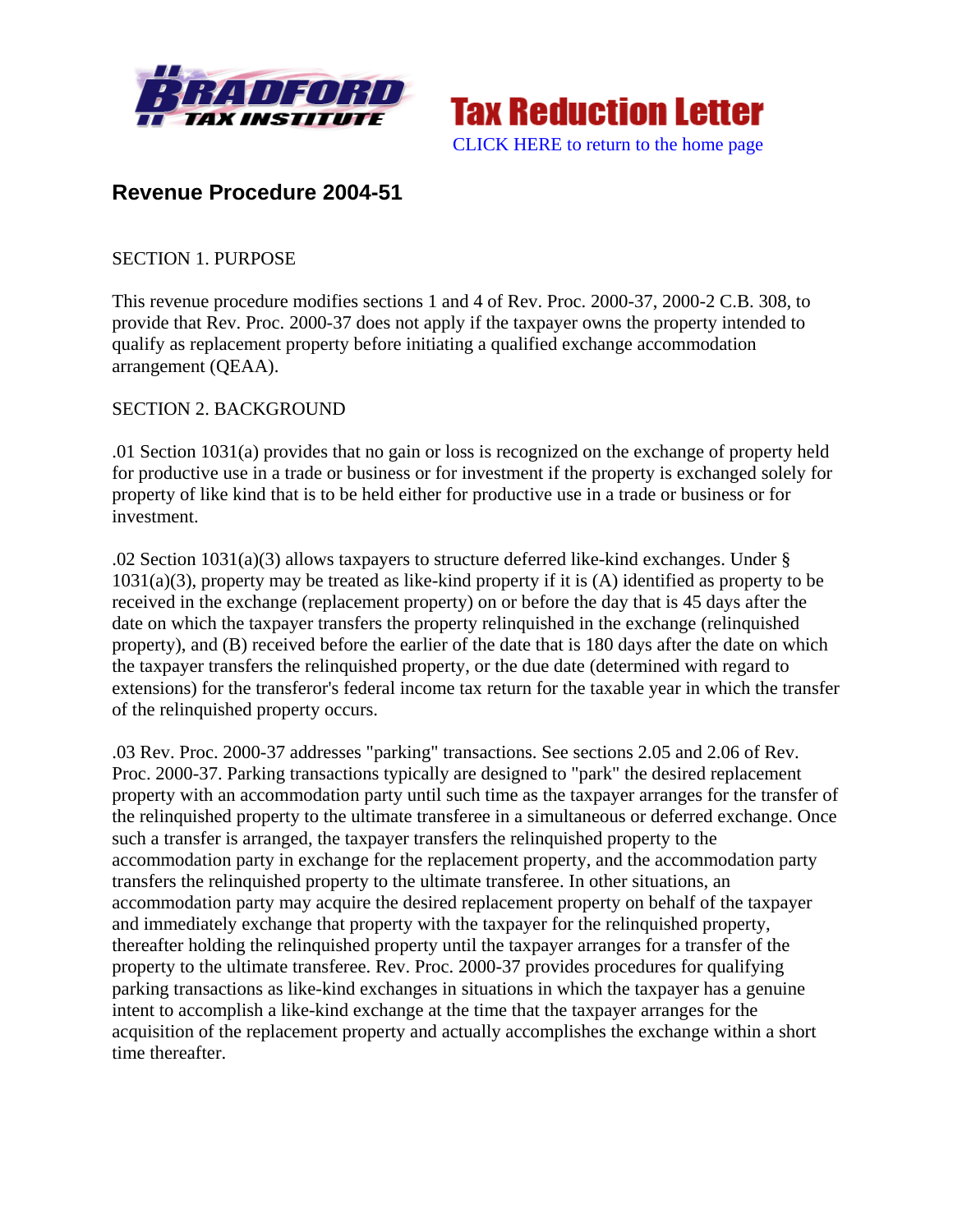.04 Section 4.01 of Rev. Proc. 2000-37 provides that the Internal Revenue Service will not challenge the qualification of property held in a QEAA "as either 'replacement property' or 'relinquished property' (as defined in § 1.1031(k)-1(a)) for purposes of § 1031 and the regulations thereunder, or the treatment of the exchange accommodation titleholder as the beneficial owner of such property...." Thus, taxpayers are not required to establish that the exchange accommodation titleholder bears the economic benefits and burdens of ownership and is the "owner" of the property. The Service and Treasury Department are aware that some taxpayers have interpreted this language to permit a taxpayer to treat as a like-kind exchange a transaction in which the taxpayer transfers property to an exchange accommodation titleholder and receives that same property as replacement property in a purported exchange for other property of the taxpayer.

.05 An exchange of real estate owned by a taxpayer for improvements on land owned by the same taxpayer does not meet the requirements of § 1031. See DeCleene v. Commissioner, 115 T.C. 457 (2000); Bloomington Coca-Cola Bottling Co. v. Commissioner, 189 F.2d 14 (7th Cir. 1951). Moreover, Rev. Rul. 67-255, 1967-2 C.B. 270, holds that a building constructed on land owned by a taxpayer is not of a like kind to involuntarily converted land of the same taxpayer. Rev. Proc. 2000-37 does not abrogate the statutory requirement of § 1031 that the transaction be an exchange of like-kind properties.

.06 The Service and Treasury Department are continuing to study parking transactions, including transactions in which a person related to the taxpayer transfers a leasehold in land to an accommodation party and the accommodation party makes improvements to the land and transfers the leasehold with the improvements to the taxpayer in exchange for other real estate.

#### SECTION 3. SCOPE

This revenue procedure applies to taxpayers applying the safe harbor rules set forth in Rev. Proc. 2000-37 in structuring like-kind exchanges.

#### SECTION 4. APPLICATION

.01 Section 1 of Rev. Proc. 2000-37 is modified to read as follows:

#### SECTION 1. PURPOSE

This revenue procedure provides a safe harbor under which the Internal Revenue Service will treat an exchange accommodation titleholder as the beneficial owner of property for federal income tax purposes if the property is held in a "qualified exchange accommodation arrangement" (QEAA), as defined in section 4.02 of this revenue procedure.

.02 Section 4.01 of Rev. Proc. 2000-37 is modified to read as follows:

# SECTION 4. QUALIFIED EXCHANGE ACCOMMODATION ARRANGEMENTS

.01 In general. The Service will treat an exchange accommodation titleholder as the beneficial owner of property for federal income tax purposes if the property is held in a QEAA. Property held in a QEAA may, therefore, qualify as either "replacement property" or "relinquished property" (as defined in § 1.1031(k)-1(a)) in a tax-deferred like-kind exchange if the exchange